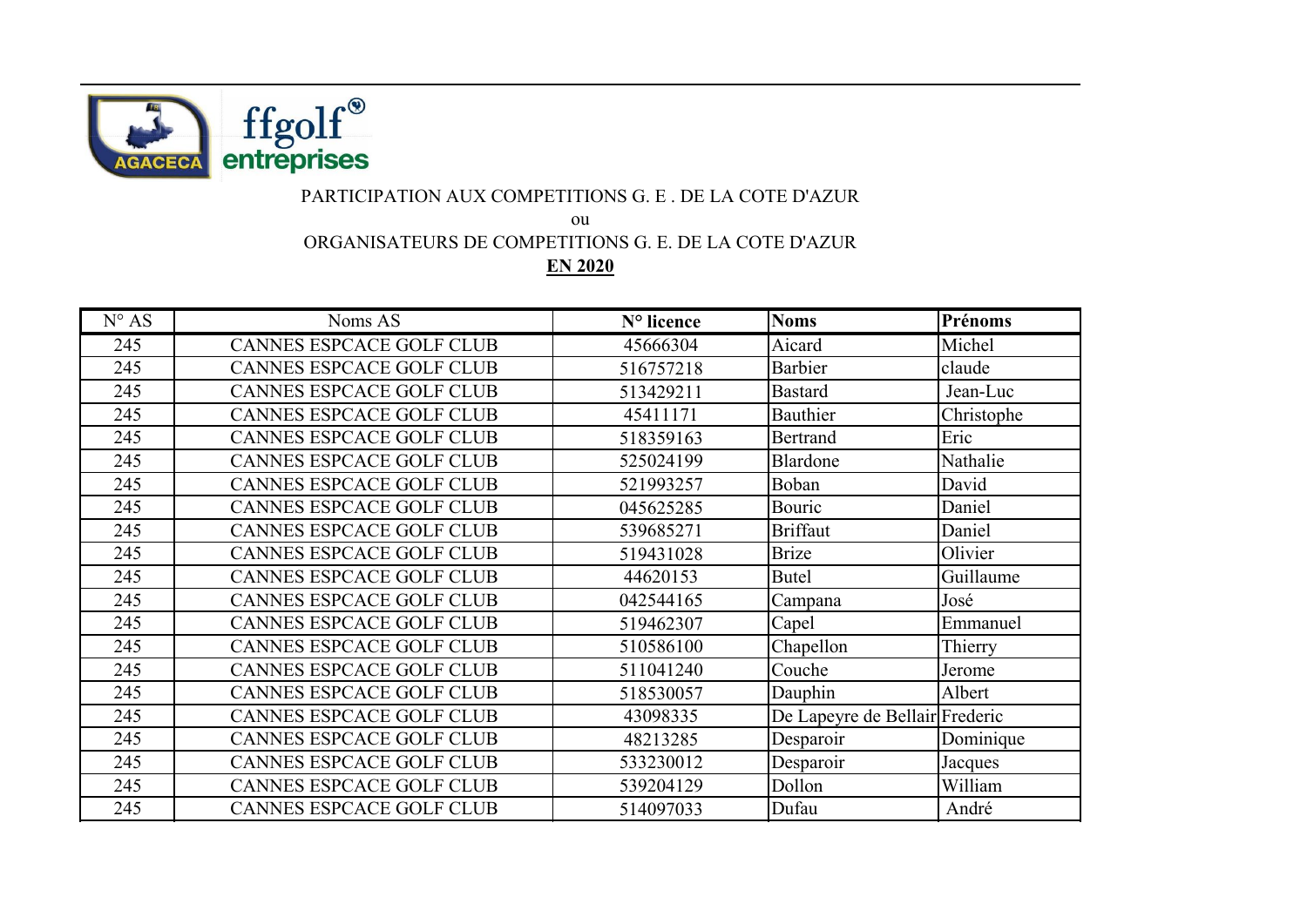

## PARTICIPATION AUX COMPETITIONS G. E . DE LA COTE D'AZUR

ou

ORGANISATEURS DE COMPETITIONS G. E. DE LA COTE D'AZUR

**EN 2020**

| $N^{\circ} AS$ | Noms AS                         | N° licence | <b>Noms</b> | Prénoms      |
|----------------|---------------------------------|------------|-------------|--------------|
| 245            | <b>CANNES ESPCACE GOLF CLUB</b> | 538007077  | Elineau     | Laurent      |
| 245            | CANNES ESPCACE GOLF CLUB        | 546679176  | Francois    | Xavier       |
| 245            | <b>CANNES ESPCACE GOLF CLUB</b> | 546680173  | Francois    | Karine       |
| 245            | <b>CANNES ESPCACE GOLF CLUB</b> | 538516071  | Kleim       | Daniel       |
| 245            | CANNES ESPCACE GOLF CLUB        | 48634043   | Kolodka     | Christian    |
| 245            | CANNES ESPCACE GOLF CLUB        | 510233286  | Kossiavas   | Georges      |
| 245            | CANNES ESPCACE GOLF CLUB        | 510234285  | Kossiavas   | Isabelle     |
| 245            | CANNES ESPCACE GOLF CLUB        | 539145201  | Kot         | Emmanuel     |
| 245            | CANNES ESPCACE GOLF CLUB        | 531917016  | Le Bail     | Serge        |
| 245            | CANNES ESPCACE GOLF CLUB        | 510102104  | Lestel      | Francis      |
| 245            | <b>CANNES ESPCACE GOLF CLUB</b> | 48149175   | Long        | Christian    |
| 245            | CANNES ESPCACE GOLF CLUB        | 537647146  | Luciano     | Gérard       |
| 245            | CANNES ESPCACE GOLF CLUB        | 520355215  | Marchal     | Philippe     |
| 245            | <b>CANNES ESPCACE GOLF CLUB</b> | 544056217  | Masse       | Laurent      |
| 245            | CANNES ESPCACE GOLF CLUB        | 512733152  | Massoni     | Jean-Alain   |
| 245            | CANNES ESPCACE GOLF CLUB        | 519436023  | Massot      | Jean Jacques |
| 245            | <b>CANNES ESPCACE GOLF CLUB</b> | 48151170   | Milano      | Michel       |
| 245            | <b>CANNES ESPCACE GOLF CLUB</b> | 530808190  | Milano      | Jacqueline   |
| 245            | CANNES ESPCACE GOLF CLUB        | 515920186  | Mourey      | Julien       |
| 245            | CANNES ESPCACE GOLF CLUB        | 46189115   | Navarro     | Jean Louis   |
| 245            | CANNES ESPCACE GOLF CLUB        | 45097327   | Patrizi     | Alberto      |